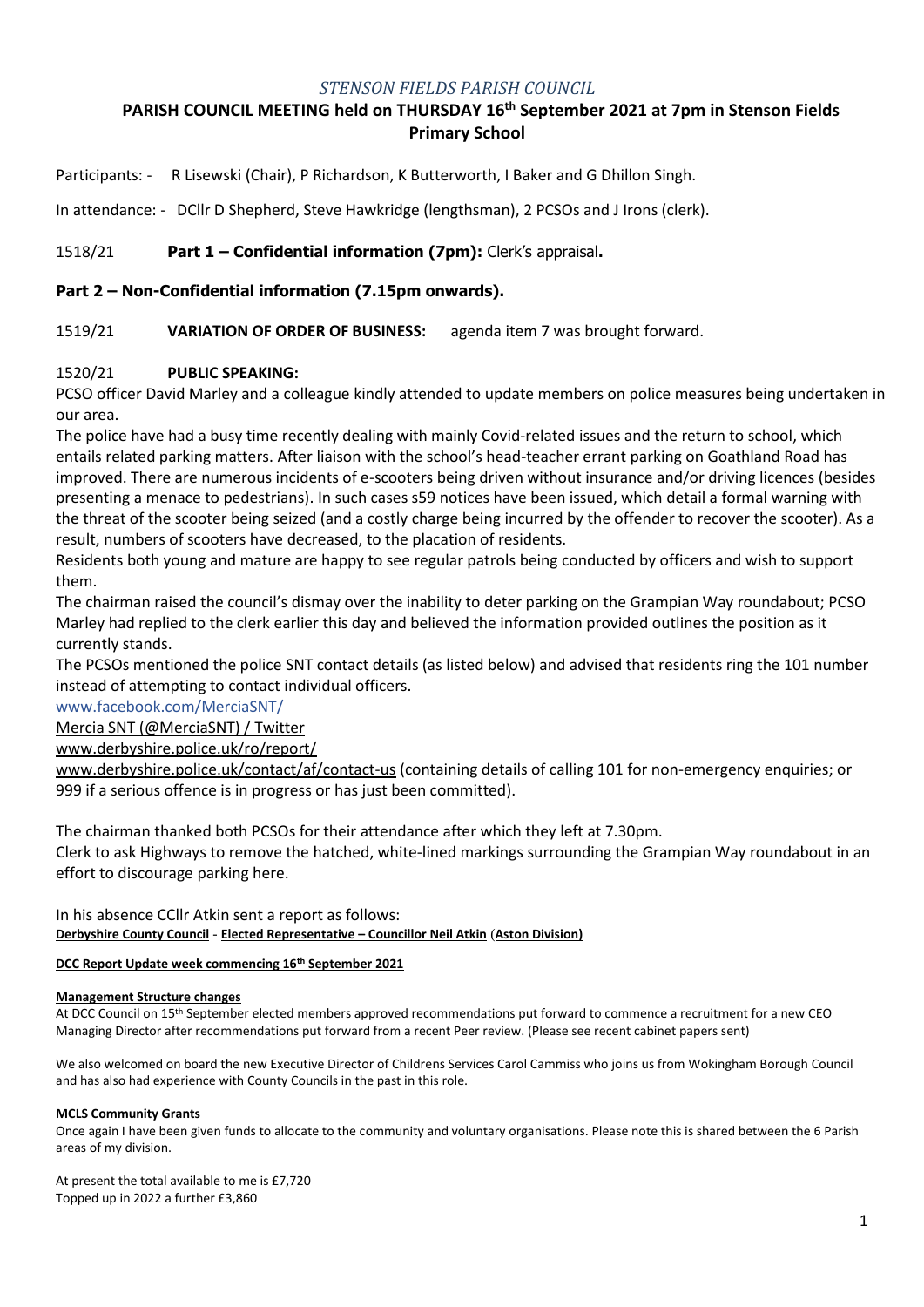To Celebrate the Queens Platinum Jubilee £1,500 (this will be ring fenced)

In the past I have amalgamated the total given year on year to help give a bigger pot to each Parish Council rather than just a couple of hundred pounds (last year I gave in excess of £2000 to each Parish to spend) which makes it more rewarding.

**This year I would like to offer Stenson Fields PC £1000 from this pot towards a new bench to be placed on Wragley Way as a resting place for residents some of whom are elderly take a daily walk to cope with daily pressures of Covid 19. At present there is no provision of seating.**

Queens Jubilee Packs will be circulated as soon as they are ready & will be dispatched to PC's and community/ voluntary groups. As part of the conditions attached to the MCLS grants you will need to explain the nature of the project & the amount required. What other external funding may be available to support the project & how it will benefit the Community.

#### **Hedges**

As from the 1st September now that the bird nesting season is over hedges may be trimmed or cut back**.**

#### **Accidents**

A vehicle travelling along a private farm drive at Stenson Hill Farm suffered extensive collision damage after failing to negotiate a righthand bend prior to a railway bridge leading to the farm. The vehicle rolled several times before hitting a tree head on and finishing upside down in a deep ditch (No water).

The passenger in the car suffered extensive serious injuries and subsequently died of his injuries two days later in hospital. The driver sustained a broken arm and a leg injury (TBC) and I understand he has undergone further surgery on his eyes and remains seriously ill.

A police helicopter was quickly on the scene and several police units were in the vicinity at the time. They were supported by Derbyshire Fire & Rescue & East Midlands Ambulance Service trauma teams including the air ambulance. Due to the nature of the area there is a gun club shooting ground therefore the arms response units were deployed as standard procedure and would have been flagged up on the Police HQ database hence the reason for so many police vehicles from South Derbyshire and City units.

The latest incident was on Arleston Lane where a Range Rover left the road into a bungalow demolishing the kitchen rupturing a gas supply during the process damaged a Jaguar car.

I believe a woman driver was arrested at the scene with suspicion of drink driving (Charges TBC)

#### **Vision Derbyshire**

This is now back on the table again for a number of reasons after announcements and discussions from the Government. I have recently sent a copy of the cabinet papers explaining the current situation. This will now be running alongside the Levelling up agenda also the new policy on County Deals.

This is not about losing any of the Councils as previously thought, but it does mean we need to rationalise and reorganise the structures currently in place.

It is important for all District and Borough Councils to support Vision Derbyshire for their own benefit to access larger funding grants towards services and projects across the County in a joined- up approach with Derbyshire Authorities.

Leicestershire and Nottinghamshire are already ahead of us in putting things in perspective, it is hoped we can have some shared services between County Councils thus creating a County structure in the East Midlands region. Already we are working together with the Freeport Status alongside East Midlands Airport.

The timescale for completion at present, the aim is for the Spring/Summer of next year.

1521/21 **Chair and Vice-chair to sign their Declarations of Office. Resolved:** Cllr Lisewski did so, Cllr Fellows will comply in the next meeting.

1522/21 **Cllrs Rogers to pledge to abide by the code and to confirm any changes to their Registers of Interests, if applicable.** Cllr Rogers was absent and so will conform to these requirements at his next attendance.

1523/21 **APOLOGIES FOR ABSENCE:** Cllrs C Fellows (personal commitment), P Bonnell (work commitments), DCllr Lakhvinder Singh and CCllr Neil Atkin (attending a SDDC Full Council meeting). Members agreed to their absences.

1524/21 **DECLARATION OF MEMBERS INTERESTS:** None

1525/21 **To determine which items if any from Part 2 of the Agenda should be taken with the public excluded.** None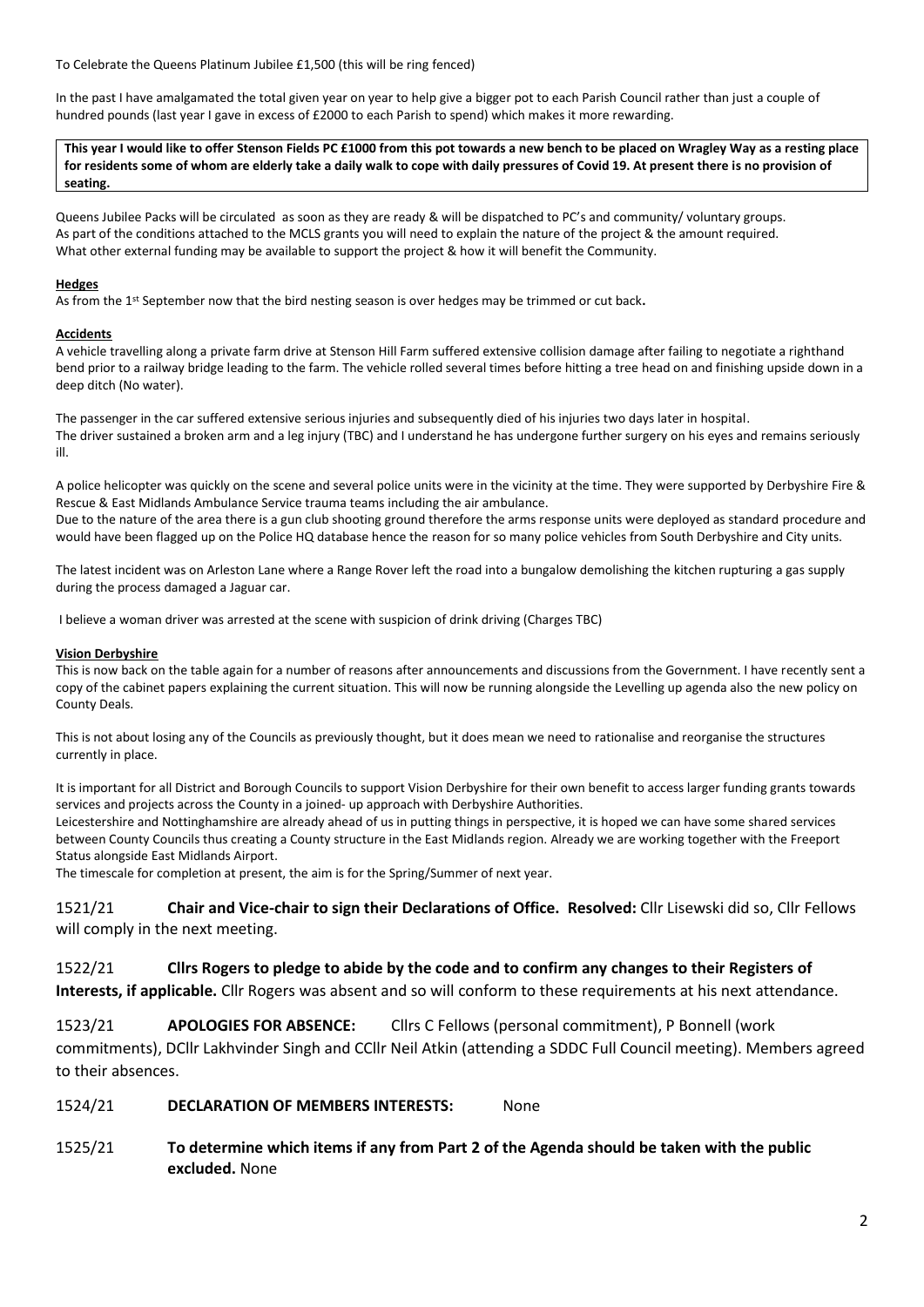# 1526/21 **To approve the minutes of the Parish Council Meeting held online on the 29 thJuly 2021.** The

chairman signed these and a document that approved minutes from the past 16 months which had previously been approved and accepted as a true record by members in all related remote online meetings.

## 1527/21 **CHAIRMAN'S ANNOUNCEMENTS AND REPORTS** None

# 1528/21 **CLERK'S REPORT**

1. Clerk reported a damaged bin at ASDA link path to the district council for repair.

2. Clerk asked Highways for speeding posters to be placed on lamp posts. '*Unfortunately, we don't have anything like and, nor do the road safety partnership. However, if the parish council are concerned about speeding, they may wish to consider taking part in the Community Speed Watch initiative'* (which the clerk has already recently asked for and awaits its reply). Clerk to obtain quotes for such posters.

3. Clerk received a request from a resident of Holderness Close for installation of a street disabled parking space outside the gate. A member of the family is a disabled blue badge holder. Clerk advised the applicant to contact Highways and provided the appropriate website link.

4. Council was wrongly invoiced by Biffa for collection of waste from the school's bins, but clerk has now secured a credit note for this amount.

5. Several signs for Slimming World have appeared throughout the estate, one of which was attached to a road sign (partly obscuring it) and was placed very close to the edge of the road. Clerk informed Slimming World that the signage is illegal, and SW has since removed it with an assurance that it will remove all such signs if they appear again. However, some have re-appeared today. DCllr Shepherd kindly offered to pursue this matter at district council.

6. Clerk received a reply from the PCC over our request for a site/ parish council meeting visit. Derbyshire Constabulary has considered our concerns and the PCC will send a formal response soon.

## 1529/21 **Matters for Decision or Discussion:**

a) Police Issues/Speed Limits/Road Safety.

Cllr Baker claimed there was no dropped kerb at the junction of Wragley Way & Stenson Road and thought this was needed for safe crossing of the road.

b) Saxon Gate at Newton Village Development, Stenson Road. Clerk to ask district council to display future agendas on the Community Centre notice board.

c) Lengthsmen Scheme. Steve Hawkridge gave the following report:

1. the waste bin at Ledbury Chase is still in disrepair although district council intend replacing it with a new bin.

2. the graffiti-removing kits that he sent for are working well.

3. smashed glass lies scattered around Pilgrims Way/ Fox Close.

4. Steve requested high-viz jackets for both he and Jane; members **agreed** that he order these from a supplier (both summer and winter versions).

5. the protruding tree roots on the pavement at Quantock Close that the clerk reported to Highways on both 20<sup>th</sup> April & 26th June have not yet been removed; clerk to send a strong reminder. Such roots have also now appeared on Wragley Way, near Beaufort Rod/ Zetland Crescent – clerk to inform Highways.

6. Both lengthsmen will be on holiday  $9^{th} - 16^{th}$  October.

d) Environmental issues (Biffa, trees, bulbs, bins, etc). Nothing to report.

e) to discuss possible installation of one or two public benches on Wragley Way. **Resolved:** held over to the next meeting.

f) to discuss procedure over hiring a room at the Community Centre. Room hire is not now an issue.

g) to consider adopting a 'delegated powers' policy. **Resolved:** held over to the next meeting.

h) to consider the election of a dedicated member(s) to communicate directly with police over ongoing and future issues. **Resolved:** the member requesting this agenda item withdrew it.

i) to sign the additional SDDC concurrent functions form request. Both chairman and clerk duly signed the form.

j) budget update. Clerk presented a budget, which had been circulated previously, displaying both audited figures for 2020/21 and a projection for the current year.

k) Transfer action list/action plan. The chairman produced an action plan, the outline of which members **agreed**.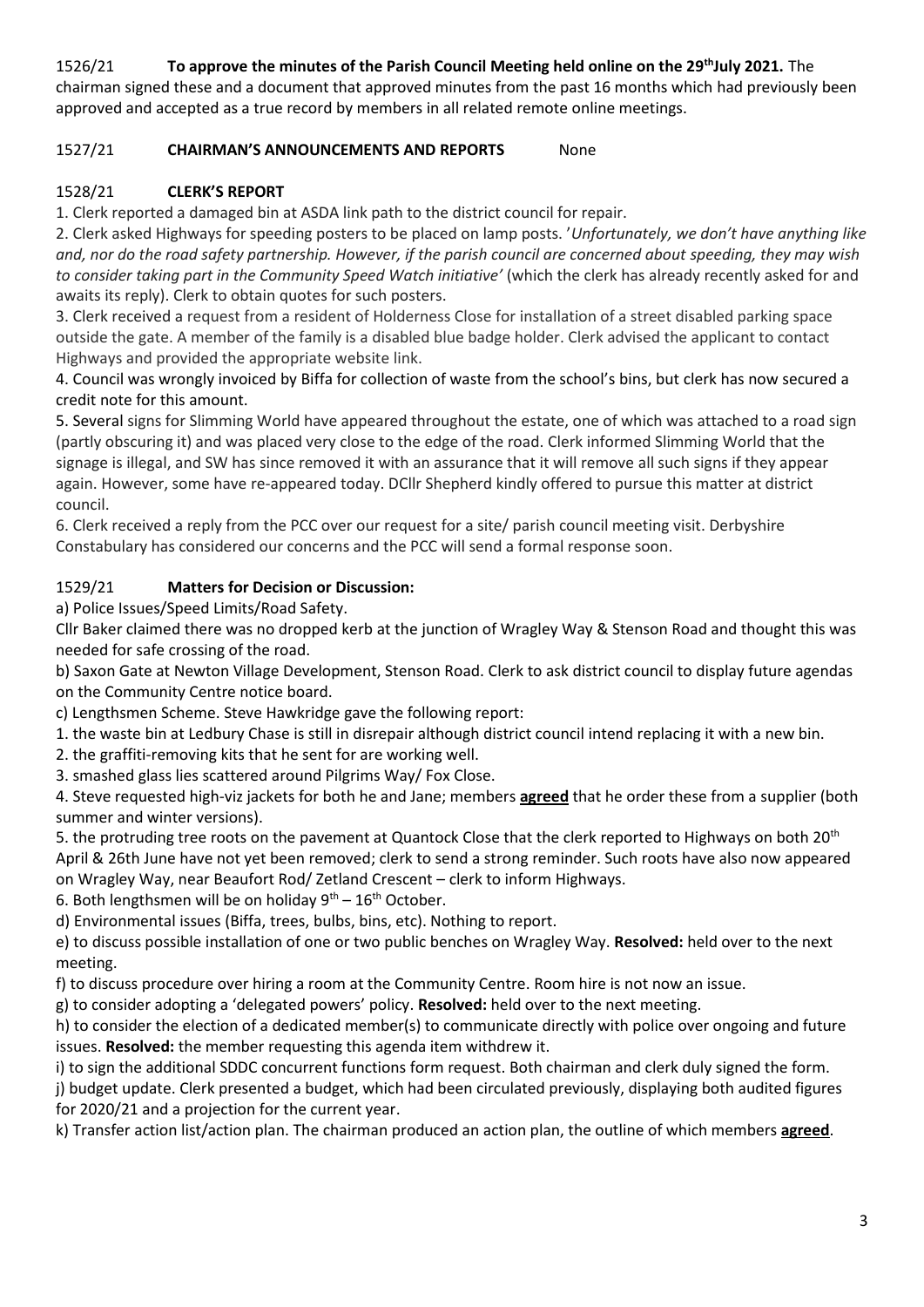### 1530/21 **PLANNING**

# **To consider planning applications**

DMPA/2021/1275 - Amended scheme to (previously approved ref DMPA/2020/0645) for the erection of a single storey extension and change of hip to gable on roof at 72 Glenmore Drive, Stenson Fields. **Resolved:** no objection. **DMPA/2021/1013 -** The erection of an extension at 6 Outram Way, Stenson Fields - this application has been amended. **Resolved:** no objection.

## **Decisions**

(b) Income

DMPA/2021/0970 - the erection of a two-storey rear extension at 16 Lupin Close, Stenson Fields. Approved subject to conditions.

DMPA/2021/0832 - Amended scheme to previously approved ref DMPA/2020/1264 for the erection of a two-storey front and side extension at 24 Templar Close, Stenson Fields. Approved subject to conditions

DMPA/2021/0806- Retrospective application for the formation of a vehicular access and a hard surface at 3 Lundie Close, Stenson Fields. Approved subject to conditions.

DMPA/2021/0786 -The erection of a two bedroom bungalow at land adjacent to 7 Tay Close, Stenson Fields. Approved subject to conditions.

| Accounts for Payment were approved for payment (via internet bank transfer):<br>(a) |                                                                                  |         |
|-------------------------------------------------------------------------------------|----------------------------------------------------------------------------------|---------|
| <b>Reference</b>                                                                    | Payee-                                                                           | Total £ |
| 16 <sup>th</sup> Sept                                                               | J Irons – Clerk's salary 4 weeks to $30th$ July                                  | 848.24  |
| 16 <sup>th</sup> Sept                                                               | J Irons - clerk's expenses July - August*                                        | 24.00   |
| 16 <sup>th</sup> Sept                                                               | J Hawkridge - Lengthsman pay 4 weeks to 30 <sup>th</sup> July                    | 184.12  |
| $16th$ Sept                                                                         | S Hawkridge – Lengthsman pay 4 weeks to $30th$ July*                             | 184.22  |
| 16 <sup>th</sup> Sept                                                               | HMRC -employee's tax $&$ NI July - August                                        | 43.68   |
| 16 <sup>th</sup> Sept                                                               | DCC - clerk's pension return August                                              | 223.85  |
|                                                                                     | <b>TOTAL</b>                                                                     | 1508.11 |
| <b>Reference</b>                                                                    | Payee-                                                                           |         |
| $16th$ Sept                                                                         | J Irons - Clerk's salary 4 weeks to 27th August                                  | 848.24  |
| 16 <sup>th</sup> Sept                                                               | J Irons - clerk's expenses August - September*                                   | 42.20   |
| 16 <sup>th</sup> Sept                                                               | J Hawkridge - Lengthsman pay 4 weeks to 27 <sup>th</sup> August* (incl sick pay) | 291.40  |
| $16th$ Sept                                                                         | S Hawkridge - Lengthsman pay 4 weeks to 27th August                              | 203.50  |
| 16 <sup>th</sup> Sept                                                               | HMRC -employee's tax & NI August - September                                     | 66.48   |
| 16 <sup>th</sup> Sept                                                               | DCC - clerk's pension return September                                           | 223.85  |
| 16 <sup>th</sup> Sept                                                               | PKF Littlejohn LLP - external audit 2020/21                                      | 240.00  |
| 16 <sup>th</sup> Sept                                                               | DBS Services - barring service check for lengthsmen                              | 90.40   |
| $16th$ Sept                                                                         | Biffa - waste collection September - December                                    | 410.90  |
|                                                                                     | <b>TOTAL</b>                                                                     | 3925.08 |
|                                                                                     | *clerk's expenses comprise the following:                                        |         |
|                                                                                     | Home allowance (£24 per 4-week) x 2<br>£48.00                                    |         |
|                                                                                     | Shardlow to Stenson Fields & return to attend the September meeting<br>£18.20    |         |
| Total                                                                               | £66.20                                                                           |         |
|                                                                                     | *S Hawkridge's expenses comprise the following:                                  |         |
| Laminating sheets<br>£2.99                                                          |                                                                                  |         |
| *J Hawkridge's expenses comprise the following:                                     |                                                                                  |         |
| Graffiti remover                                                                    | £17.28                                                                           |         |

### 1531/21 **Finance for payment**

| 1532/21 | TO RECEIVE FEEDBACK AND REPORTS FROM COUNCIL REPRESENTATIVES ON OUTSIDE BODIES |
|---------|--------------------------------------------------------------------------------|
|         | None.                                                                          |

SDDC Concurrent Functions grant 2020/21 (1) on  $30<sup>th</sup>$  July  $E = 22329.01$ 

(c) Bank balance as at  $10^{th}$  September 2021  $\epsilon$  42909.46

1533/21 **ITEMS FOR INFORMATION** Clerk had circulated recent DALC newsletters and Coronavirus updates received through DALC's Zoom meetings.